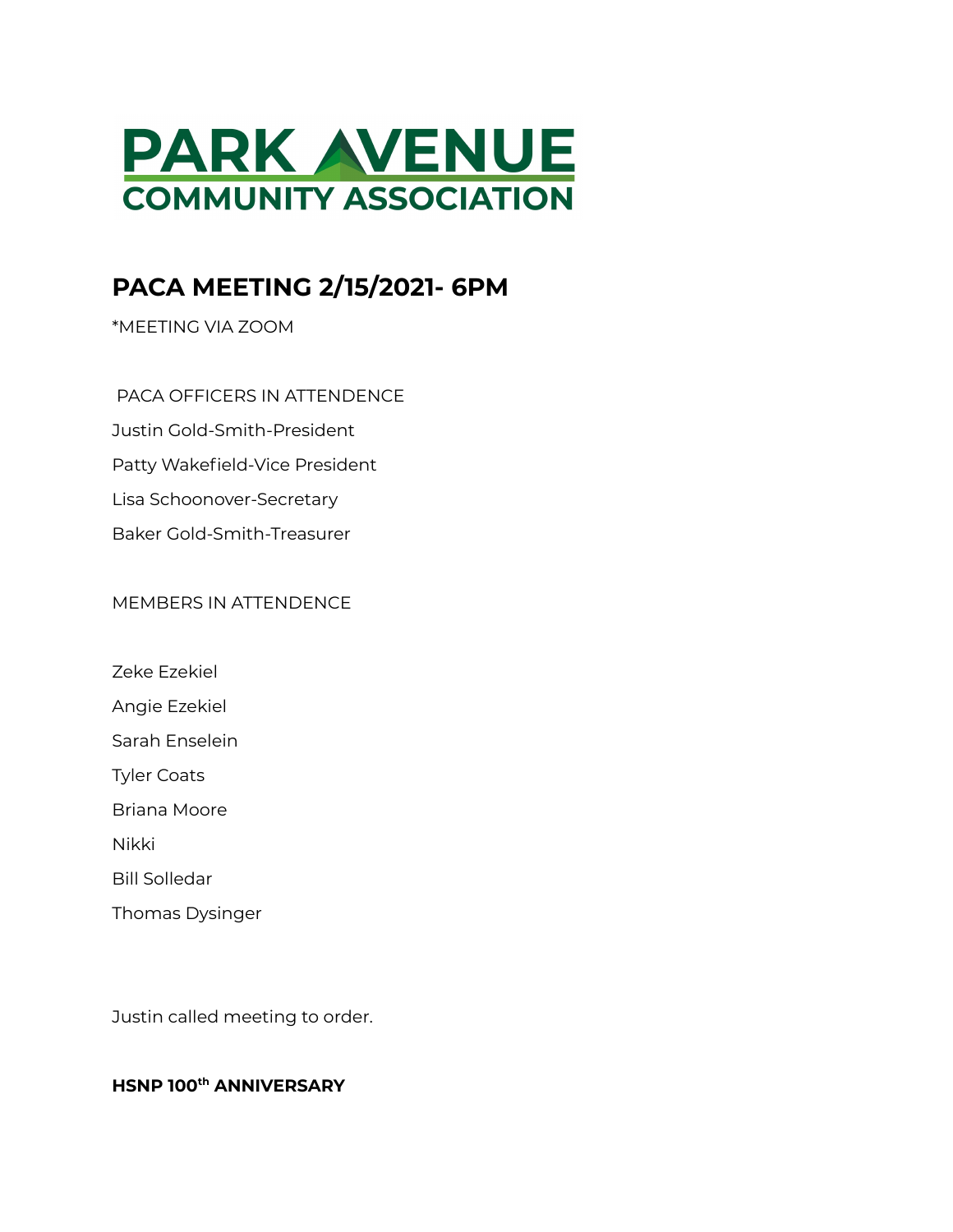Baker Gold-Smith gave update on events planned for the 100<sup>th</sup> anniversary celebration-

April 10-reservation day

There are plans to have a larger celebration in June (pandemic permitting)..

With period dress, music, etc

HSNP is offering some guided hikes and bikes.. limited capacity

\*Check with the NPS for more information and accurate dates.

# **Treasurer's report -Baker Gold-Smith**

Current balance 2749.03 (PACA account)

634.02 recent donations

1102.00 in outstanding checks for approved expenses

## **2021 Visual Marketing Campaign**

As part of the campaign, PACA stickers (2.5 x 6.8) have been ordered and will be for sale.

## **Light Uptown update**

Kelly & Wayne Thomason have purchased a banner for sponsorship.

Banner prices-200.00 for one/350.00 for two

Five new lights are installed, with more being prepped for installation.

Fil Griggs ordered name plaques for light poles.

Light Uptown yard signs should be available by mid-March. Will have more information by the next meeting about who to contact about getting a sign, where to pick up, cost, etc.

## **CLEAN UP Park Ave**

**Litter** clean up day is scheduled for **March 20 at 10am**. Please meet at the Community Garden,

Bring your own gloves..bags and pick up tools will be provided.